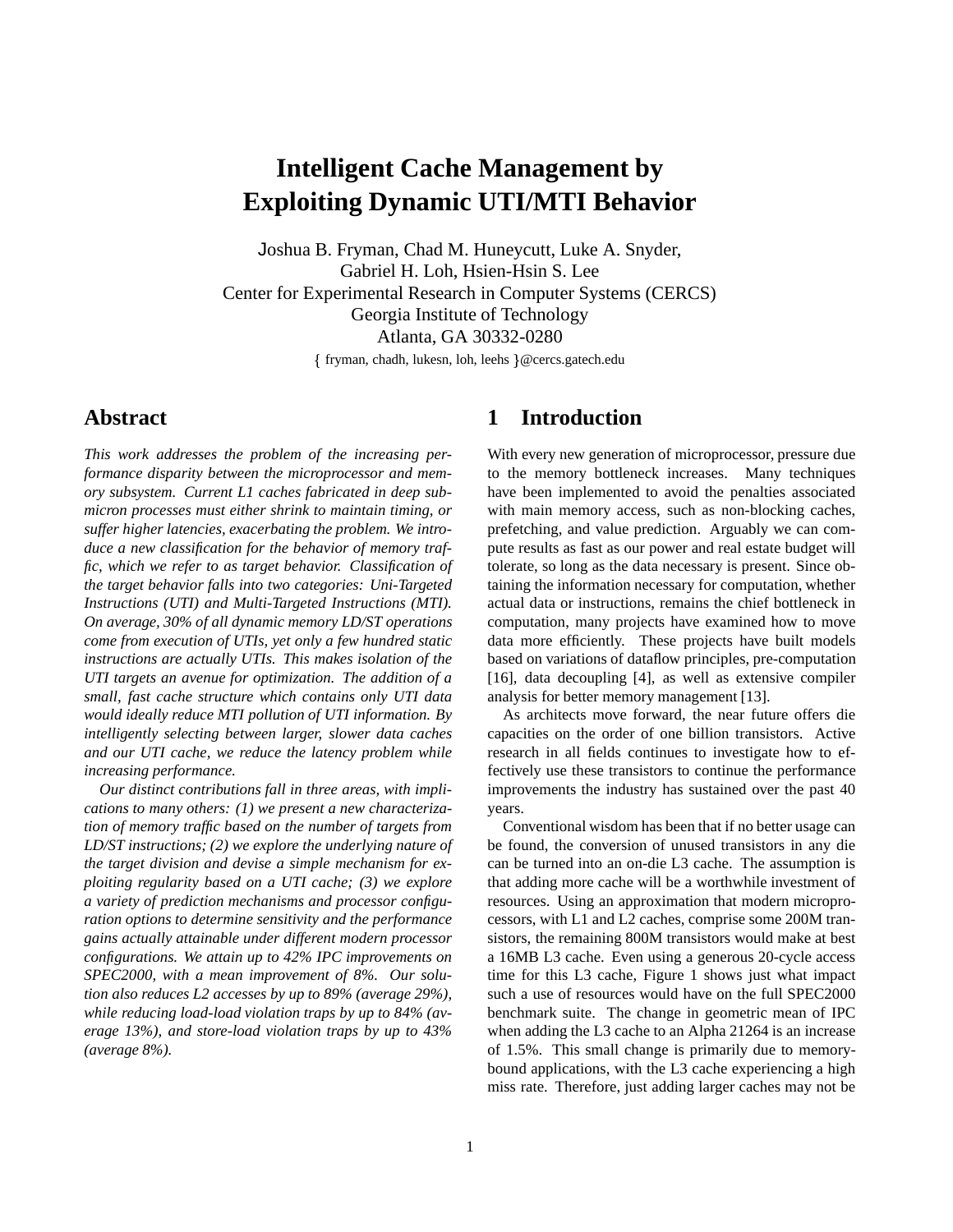

Figure 1: **Adding a 16MB L3 20-cycle cache to a 21264 has 1% average impact on IPC for SPEC2000. Based on standard Alphasim [5] with L1 I,D caches: 64KB 2-way, 1,3-cycle; L2 cache: 1MB, 2-way, 7 cycles; L3 cache: 8-way, 20 cycles.**

an ideal approach unless the working set of applications increase accordingly.

We propose in this paper a new mechanism to evaluate memory operations. Using this mechanism, we isolate 30% of all memory traffic in a special cache structure of just 2KB, increasing system performance by reducing pollution effects. Using a simple predictor off of the critical path, we choose between the normal cache and our cache to generate performance improvements and reduction in L2 cache accesses. Other groups have proposed the addition of a small, fast cache but have used it in different ways to achieve mixed results. The micro-cache [22] was used to isolate critical-path data, while the stack value file [11] isolated stack data.

In specific, we contribute three primary results in this work:

- a new mechanism to classify memory operations
- a thorough exploration of this classification
- results and sensitivity studies based on different aspects of our system

The rest of this paper is organized as follows. In Section 2, we present our new idea for memory target behavior characterization, and show how different benchmarks have different characteristics. We describe a new design to exploit this behavior in Section 3. The performance gains from our characterization and solution are presented in Section 4. Section 5 studies the performance sensitivity of a variety of microarchitecure parameters. Our results and methods have implications in many areas, and highlights of these are in Section 6. Finally, Sections 7 and 8 discuss related work and conclude.



Figure 2: **Basic concept of Uni-Targeted Instructions and Multi-Targeted-Instructions illustrated.**

### **2 UTI/MTI Characterization**

Memory operations can be classified into two primary categories, Uni-Targeted Instructions and Multi-Targeted Instructions, based on their reference behavior. A Uni-Targeted Instruction (UTI) is a memory operation that only accesses one unique memory address over a dynamic trace of instructions. A Multi-Targeted Instruction (MTI) accesses multiple memory addresses over the the same trace.

Both UTI and MTI occurrences are identified by the PC of the instruction, as illustrated in Figure 2. In the figure, the LD instruction at PC 0x1234 reads from the target address in [r1], which is constant regardless of where the instruction is executed dynamically. This is an example of UTI behavior. The LD instruction at PC 0x1244 reads from [r3], yet the value in this register changes as the dynamic execution progresses. This is an instance of MTI behavior. Conceptually the UTI may be using a global variable, whereas the MTI may be traversing an array or chasing pointers.

#### **2.1 UTI/MTI Dynamic Distribution**

To quantify the distribution of UTI and MTI targets in applications, Figure 3 (a) shows the breakdown for the SPEC2000 benchmark suite over the *entire* application. Figure 3 (b) shows the breakdown on 100M instruction traces from the interval chosen by early SimPoints [15].

While these results have some particularly large individual variations(bzip, gcc, etc.), the average results are similar (31% dynamic UTI for the full run, 29% for the SimPoints version). To accelerate our simulations, we use the Sim-Points with the expectation that individual IPC gains may vary as suggested by these early results, yet the mean should be indicative of the result were full benchmark runs used.

The correlation between full applications and SimPoints for UTI behavior is shown in Figure 4. To avoid the more glaring error cases from skewing our results, we subset our benchmark programs by discarding any benchmark that has over 75% disagreement between the the UTI/MTI ratio of full runs compared to SimPoints. Another interesting impli-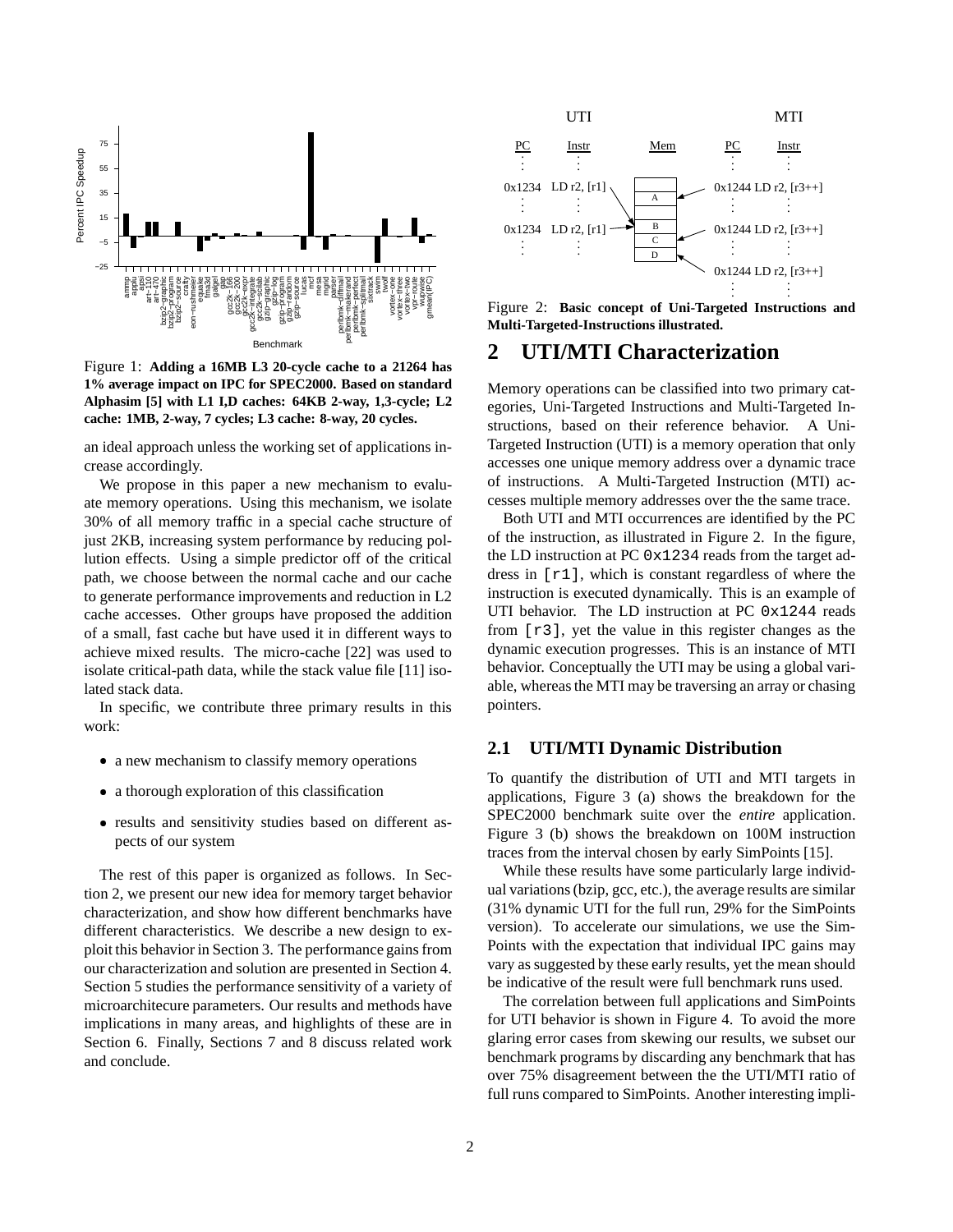

Figure 3: **Distribution of UTI/MTI dynamic instances.**



Figure 4: **The difference between full application UTI dynamic instruction percentage and the SimPoints based 100M instruction benchmark subset.**

cation is that SimPoints does not accurately reflect this type of memory behavior, which requires future exploration.

# **2.2 UTI/MTI Static Distribution**

Building on this separation at the instruction level of UTI or MTI traffic, a detailed simulation demonstrates that the actual number of UTI targets is small despite the substantial dynamic instruction percentage. Table 1 shows the results over the SPEC2000 benchmarks in classification of the UTI-MTI behavior. The average unique UTI targets for the full run is merely 1350, and can be as few as 301. For the SimPoints execution, this average drops to 270 (not shown in Table 1).

Of the actual program LD/ST instructions, UTIs are less

| <b>SPEC</b> | Dynamic Insns.    |                   | Static Insns. |        | Uniq. Targets |                   |
|-------------|-------------------|-------------------|---------------|--------|---------------|-------------------|
| 2000        | UTI               | <b>MTI</b>        | UTI           | MTI    | UTI           | MTI               |
| ammp        | 56.0 B            | 115 B             | 2.57 K        | 43.2 K | 638           | 2.63 M            |
| applu       | 74.6 B            | 94.3 B            | 7.80 K        | 111 K  | 1262          | 22.7 M            |
| apsi        | 12.8 B            | 168 B             | 11.0K         | 139 K  | 1256          | 25.0 M            |
| bzip2       | 27.2 B            | 25.6B             | 2.27 K        | 28.2 K | 301           | 78.5 M            |
| crafty      | 28.1 B            | 55.4 B            | 6.49 K        | 102 K  | 1095          | 408 K             |
| eon         | 12.7 <sub>B</sub> | 24.9 B            | 15.2 K        | 127 K  | 5637          | 101 K             |
| equake      | 12.1 B            | 46.5 B            | 1.92K         | 29.4 K | 490           | 6.88 M            |
| facerec     | 17.1 B            | 53.2 B            | 3.76 K        | 72.6 K | 1032          | 4.08 M            |
| fma3d       | 58.0 B            | 77.6 B            | 11.1 K        | 143 K  | 3016          | 15.1 M            |
| galgel      | 2.19B             | 169 B             | 8.54 K        | 126 K  | 1478          | 4.71 M            |
| gap         | 13.5 B            | 89.9 <sub>B</sub> | 4.08K         | 77.3 K | 1551          | 25.0 M            |
| gcc         | 2.21 B            | 16.1 B            | 19.2 K        | 599 K  | 3312          | 41.1 M            |
| gzip        | 19.0 <sub>B</sub> | 24.0 B            | 2.04 K        | 29.5 K | 429           | 15.5 M            |
| lucas       | 30.6 B            | 22.4 B            | 3.90 K        | 50.0 K | 722           | 20.8 M            |
| mcf         | 889 M             | 19.4 <sub>B</sub> | 1.33 K        | 20.9 K | 369           | 24.9 M            |
| mesa        | 113 B             | 22.5B             | 5.77 K        | 58.1 K | 1478          | 4.97 M            |
| mgrid       | 73.6 B            | 403 B             | 2.63 K        | 48.0K  | 608           | 7.27 M            |
| parser      | 39.9 B            | 187 <sub>B</sub>  | 37.7 K        | 79.9 K | 508           | 14.7 M            |
| perl        | 4.66 B            | 6.42 B            | 6.82 K        | 89.4 K | 1436          | 173 K             |
| sixtrk      | 626 M             | 2.77B             | 12.0 K        | 159 K  | 2548          | 2.79 M            |
| swim        | 58.4 B            | 92.6 <sub>B</sub> | 3.41 K        | 51.4 K | 770           | 25.0 M            |
| twolf       | 41.8 B            | 107 <sub>B</sub>  | 8.10K         | 111 K  | 1004          | 1.00 <sub>M</sub> |
| vortex      | 13.3 B            | 37.0 B            | 12.4 K        | 216K   | 1573          | 17.2 M            |
| vpr         | 533 M             | 623 M             | 3.27 K        | 47.6K  | 720           | 602 K             |
| wupw        | 26.8 B            | 81.2 B            | 2.92 K        | 46.7 K | 589           | 23.1 M            |

Table 1: **The breakdown of MTI and UTI information over complete runs of SPEC2000 benchmarks. The dynamic instruction count only reflects LD/ST traffic. The static instruction counts are those actual PCs which correspond to either UTI or MIT over the program lifetime. The unique targets are unique memory addresses over the lifetime of all dynamic instructions that are classified as UTI or MTI.**

than 6% as indicated by the static instruction data in Table 1. However, these 6% of instructions comprise 30% of the dynamic LD/ST references. This trend of very few actual PCs generating a substantial amount of memory traffic should be readily identifiable. Since those same PCs only access a few hundred unique memory locations, the data for these operations will fit into very small caches. Less than 5400 bytes (1350 targets  $\times$  4 bytes) are required to hold the entire UTI data set for the full benchmark runs on average. Discussion of line sizing is in Section 5.2. Less than 1200 bytes are required for 100M instruction windows based on SimPoints. The MTI data set, however, comprises at least tens of megabytes.

Since approximately 5400 bytes can capture 30% of the dynamic LD/ST traffic, which is generated by relatively few instructions, a mechanism to capture this information in the memory hierarchy may lead to performance gains. As a minimum, isolation of such UTI information will eliminate pollution in this 30% of memory traffic. Since the actual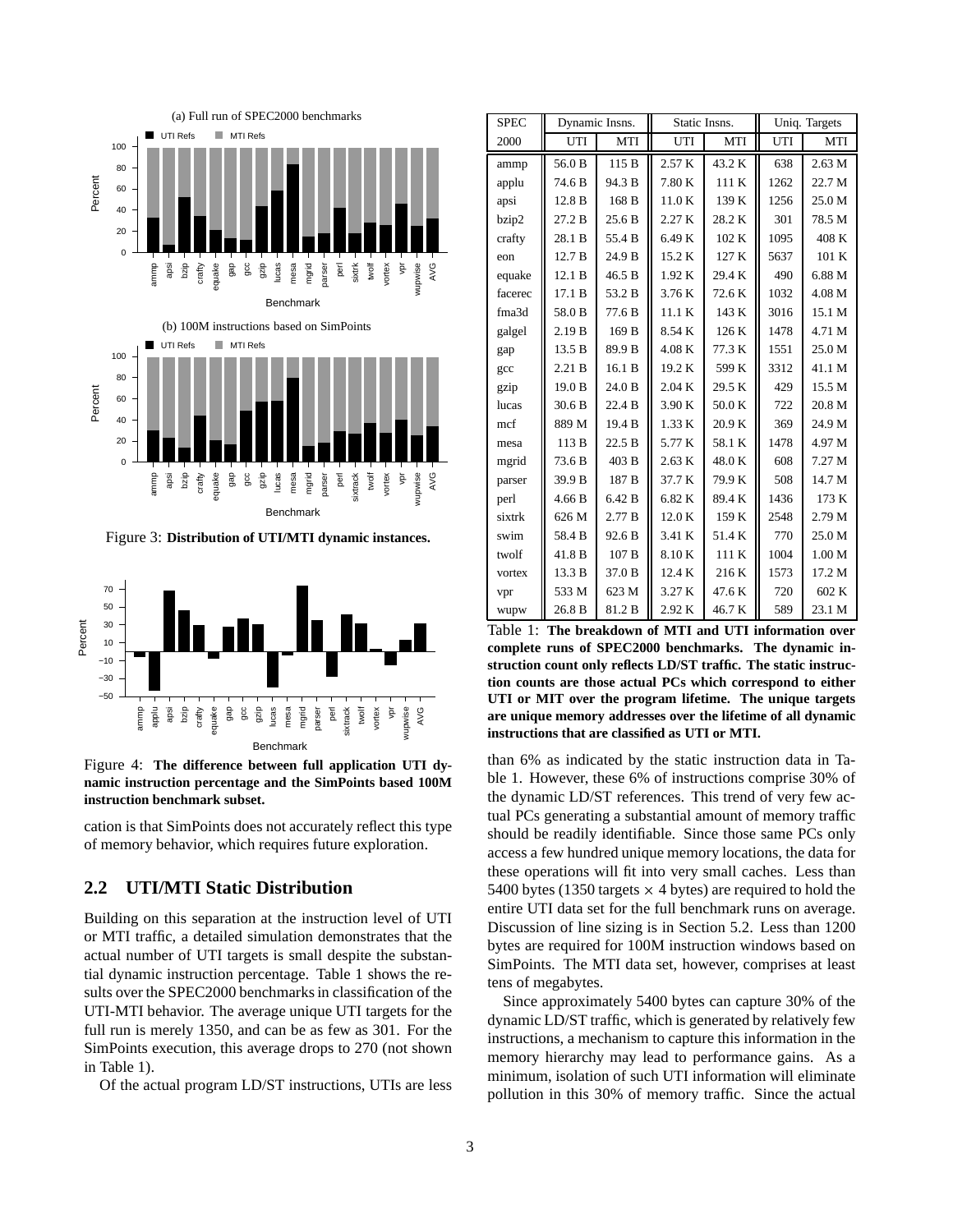

Figure 5: **Example program structure to illustrate the concept of phasing and ratio changes.**

unique targets represent less than 0.01% of all memory targets, various prediction mechanisms may be useful to capture this behavior.

### **2.3 Phasing**

The consideration of MTI targets as a series of stable UTI targets may capture call-path locality in the reference stream. Repeated chains of function calls may experience periods where local variables are actually at constant addresses in the stack. We examine a few full benchmark runs to determine whether this concept of phasing is valid. The observed MTI behavior in the stack suggests that discarding history (beyond a certain age) may reveal that MTI memory operations may be temporally reclassified as UTI. Therefore an age-based decay of history may reveal other trends inside of the UTI-MTI landscape.

To illustrate the concept of phasing, consider Figure 5. Assume that all global variables,  $g_i$ , are accessed via UTI and that all local variables,  $l_i$ , are accessed via MTI. If the program execution flow is a repeating sequence alternating between the paths  $\{1, 2\}$ , such that  $ABCD \rightarrow AEFD \rightarrow$  $ABCD \rightarrow \dots$ , then the local variables on the stack may change locations. Using a shorthand of  $\Sigma X_i$  to represent the total unique addresses of type  $X$ , we can define the UTI unique target ratio  $R_{UTI}$  of this code hammock as:

$$
R_{UTI} = \frac{\Sigma g_i}{(\Sigma g_i + \Sigma l_i)}\tag{1}
$$

The continuous oscillation between the execution paths  $\{1, 2\}$  prevents any local variable from acting as UTI. However, if the execution path were to continuously be *only* one of the paths  $\{1, 2\}$ , such as  $ABCD \rightarrow ABCD \rightarrow \ldots$ , then every pass through the loop will access local variables at the same address on the stack. Even though we assumed for this example that local variables are MTI, if this single path executes sufficiently long we can treat these variables as UTI. This would change our  $R_{UTI}$  to be:

$$
R_{UTI} = \frac{(\Sigma g_i + \Sigma l_i)}{(\Sigma g_i + \Sigma l_i)}\tag{2}
$$



Figure 6: **By resetting all UTI-MTI state every billion instructions, the relative percentage of UTI targets increases indicating phase behavior.**

For this trivial example, the phasing behavior reduces  $R_{UTI}$  to the constant 1 – indicating that *all* memory references are effectively UTI. In reality, the actual fluctuation based on array accesses, function call paths, and other variables will cause the  $R_{UTI}$  to fluctuate during any selected window of dynamic execution.

However, we can calculate based on Table 1 the *expected* ratio  $R_{UTI}$  over the lifetime of each benchmark. This ratio is what we expect to find if we pick a window of dynamic instructions from that benchmark and re-compute the ratio over the memory access stream in that window. By comparing the per-window  $R_{UTI}$  to the full benchmark calculation, it becomes possible to determine the relative increase or decrease of the unique UTI targets with respect to the total unique targets in that window. If the window ratio is increasing, there are more UTI available for our system to work with. If the window ratio is decreasing, there are fewer UTI for our system. Therefore, the ratio  $R_{UT}$  can be used as an approximation to the phasing behavior in a window of dynamic instructions.

By resetting the captured UTI-MTI state information every billion instructions, we analyze a few benchmarks to determine how their UTI percentage changed compared to a full application classification. Figure 6, using a log-scale Y axis, shows the results for gcc, gzip, mcf, and vpr, skipping the first two billion instructions to avoid warm-up behavior. These few benchmarks show the trends that may be observed over all the benchmarks. Substantial phasing behavior appears with changes between 210-1200% in gcc and a nearly constant 225% in mcf and 4400% in vpr.

As the UTI occurrence increases, any scheme we design for capturing UTI behavior should have more opportunities for performance improvement. However, any decay of history which is too aggressive may result in over pressuring the isolated cache, reducing performance. To obtain the best performance possible, a careful support of phasing information should be included in any design.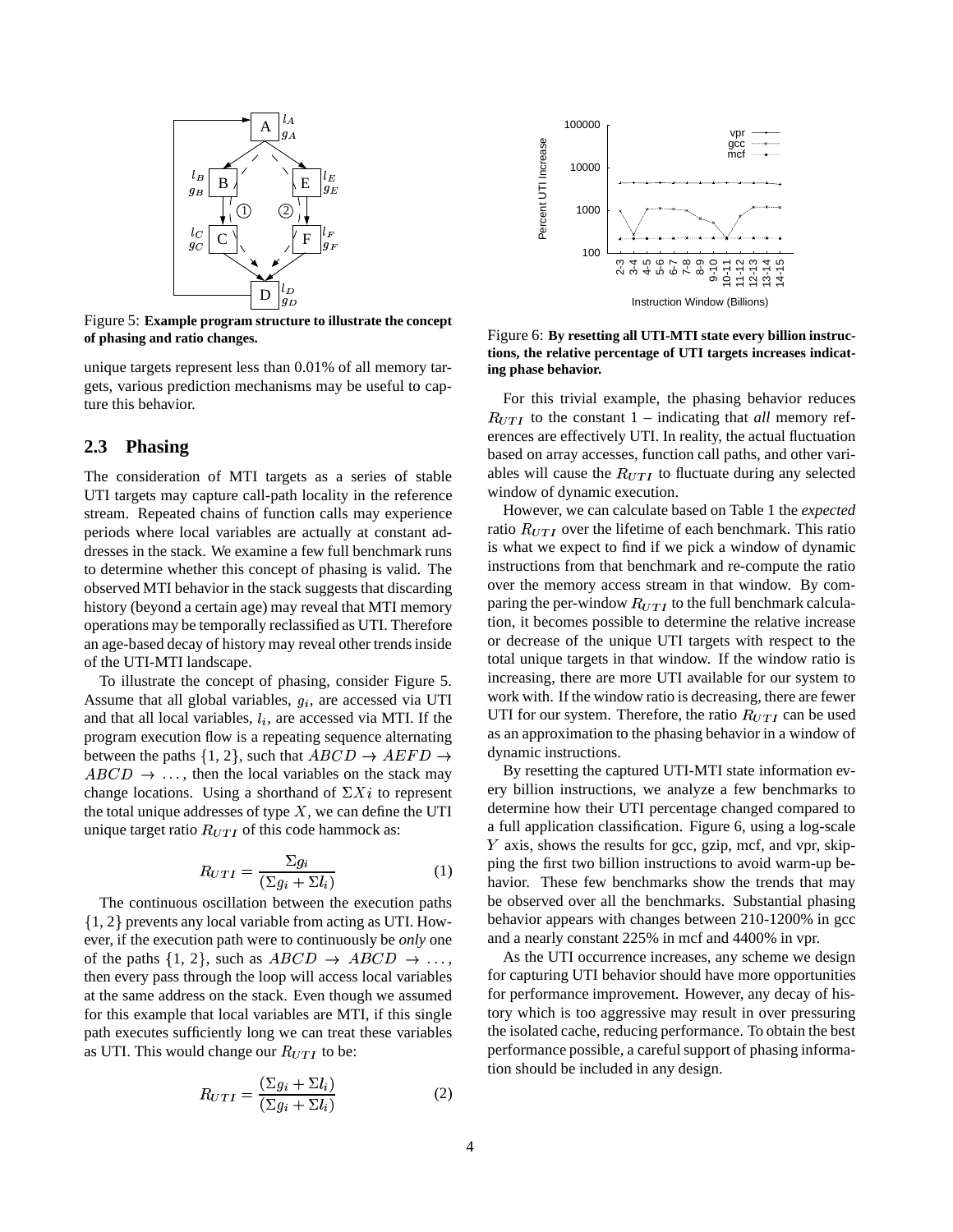# **3 The UTI cache**

From the prior characterization and discussion of memory reference behavior, several key points suggest an opportunity for exploitation.

- 1. UTI references are 30% of all traffic on average.
- 2. There are only 1350 unique UTI targets on average.
- 3. Approximately 5400 bytes can store this UTI data.
- 4. Some MTIs may act as UTIs over 100M-1B insns.

The counting of distinct UTI targets, when considering the 100 M instruction window via SimPoints, is actually smaller – approximately 270 on average over the SPEC2000 suite. These 270 average unique targets require less than 1200 bytes to isolate the UTI data.

Our hypothesisis that the 70% of memory traffic which is MTI based continuously conflicts with the 30% that is UTI. The MTI data covers 99.99% of the unique target addresses in the dynamic program, whereas the UTI amounts to barely 0.01%. By preventing the pollution between UTI and MTI data, substantial performance gains can be attained.

### **3.1 Capturing UTI Behavior**

We propose to add a small, 1-cycle or faster cache to a traditional processor. This small cache, inserted next to the standard L1 data cache, captures UTI data preventing MTI pollution. By removing the UTI data from the L1 data cache, the standard data cache will act as an MTI cache.

A new problem arises in how to select between the standard L1 data cache and our small UTI cache. The critical path is negatively impacted by delaying cache selection until effective address generation. This impact necessarily occurs whenever isolating certain types of data or otherwise breaking up a monolithic cache into individual caches. Prior art to hide the increase in latency includes address prediction [11], fast address calculation [1], and value prediction [20]. We propose to avoid this problem by using a predictor at instruction decode time, based only on the PC of the LD/ST operation, as shown in Figure 7. This predictor lies off the critical path, returning a prediction before the LD/ST queue attempts to access caches. Results based on this predictor are shown in Section 4, while design space of this predictor is covered in Section 5.1.

The predictor selects between the UTI and MTI caches at decode time. When the LD/ST instruction executes, the memory controller uses the cache indicated by the prediction; simultaneously, the predictor uses the PC and effective address of the LD/ST operation to update its state.

To keep the caches consistent, we must safely handle missing in the predicted L1 cache while the data is live in the alternate L1 cache. We implement this during update from the L2 cache, invalidating information in the non-predicted



Figure 7: **Addition of a very small UTI cache to the standard processor design path to capture UTI/MTI behavior.**

| <b>Core Parameter</b>          | Value            |  |  |
|--------------------------------|------------------|--|--|
| Core Freq                      | $3.2$ GHz        |  |  |
| <b>Branch Pred</b>             | Tournament       |  |  |
| MSHRS: Prefetch/Cache          | 8/8              |  |  |
| L1 Icache                      | Value            |  |  |
| Size/Line Size/Assoc           | 16KB/64B/8way    |  |  |
| Hit Time/Prefetch              | 1 cycle/Enabled  |  |  |
| <b>L1 Dcache</b>               | Value            |  |  |
| Size/Line Size/Assoc           | 8KB/128B/8way    |  |  |
| Hit Time/Prefetch              | 3 cycle/Enabled  |  |  |
| $\overline{L2}$ (Non-Blocking) | Value            |  |  |
| Size/Line Size/Assoc           | 1MB/128B/8way    |  |  |
| Hit Time/Prefetch              | 18 cycle/Enabled |  |  |
| <b>Memory (Non-Blocking)</b>   | Value            |  |  |
| Type                           | <b>DDR SDRAM</b> |  |  |
| Rating                         | PC-3200          |  |  |
| CAS/RAS/PRE/Bus Mult           | 3/3/3/8          |  |  |

Table 2: **The baseline processor model and cache configurations for thisstudy. The Alpha 21264 uses prediction to achieve a 1-cycle hit time in the instruction cache. All values not shown are the default 21264 model parameters in Alphasim.**

cache. This type of handling is similar to snooping on a bus between L1 and L2 caches, but without the benefit of faster access times possible to neighbor caches.

### **3.2 Experimental Framework**

To evaluate our UTI cache system, we use Alphasim [5]. Alphasim was calibrated against an aggressive out-of-order Compaq Alpha 21264 processor. We anticipate our results should be representative of real gains that may be achieved in contemporary and future processors. The changes from baseline parameters are shown in Table 2. These parameters were chosen to be representative of a recent high frequency processor, such as the Intel Pentium 4 [3].

We extend Alphasim to track LD/ST operations with a prediction bit in the reorder buffer. As soon as an instruction is decoded, the predictor is consulted and the predic-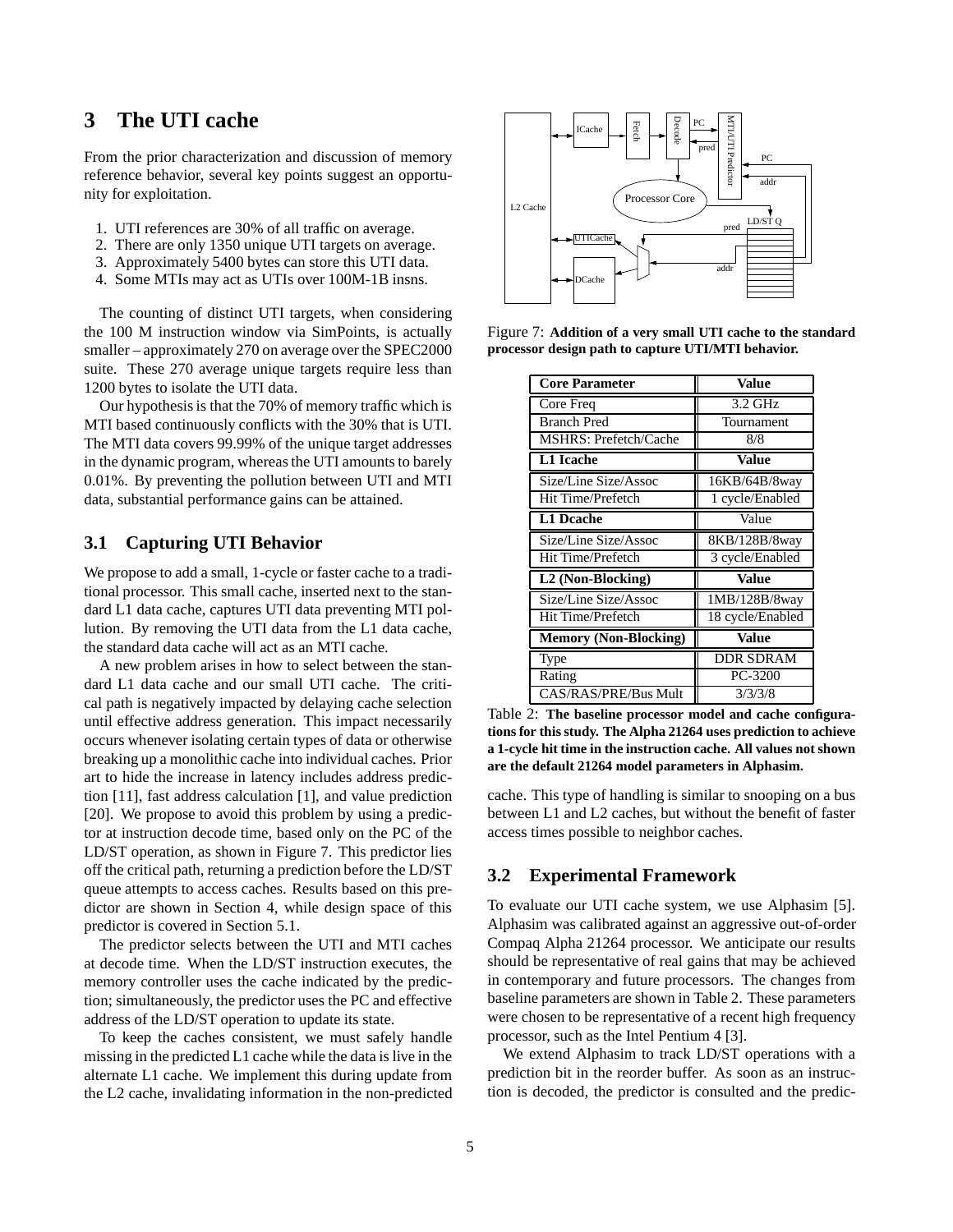tion bit set. The commit and writeback stages in Alphasim update the predictor using the computed target address and generating PC.

The outcome of the prediction is true for MTI cache access, or false for UTI cache access. The actual algorithms and types of predictors are more fully explored in Sections 4 and 5. An always-taken predictor should behave exactly the same as an unmodified copy of Alphasim with the same parameters as shown in Table 2.

# **4 Experimental Results**

To determine what performance impact our new cache structure may have, we must fix a design for both the UTI cache and our predictor. The actual configuration of the UTI cache is a result of the sensitivity analysis for this cache. As discussed in Section 5.2t he maximum efficiency of the UTI cache occurs when the 2KB unit is divided into 4-byte lines with 32-way associativity. Dropping from 32-way associativity to 8-way reduces performance by 1%. For our discussion we consider only 32-way.

The predictor for our study is based on the common work of many branch predictor efforts. While we implemented a few basic predictor types, the rest of which are covered in Section 5.1, we did not make a comprehensive effort to optimize our predictor performance. Instead we attain substantial performance gains, after trying only a few variations of basic parameters. Our results thus far indicate that a more aggressive predictor will achieve even better results.

The end result is an IPC improvement over SPEC2000 of up to 42%, with a geometric mean of IPC improvement of 8%, shown in Figure 10. Individual improvements vary from 0% on lucas to 42% on perl, but importantly no benchmark experiences a negative impact to IPC. While IPC improvements are beneficial, they are not the entire picture. Changing the cache structure will be sensitive to many other factors, such as MSHR entries, memory bandwidth, associativity, etc. Section 5 explores these issues.

The basic design of our predictor uses a total of 8KB of state space. The predictor is arranged into 4,096 slots with 16-bit entries at each slot. Each entry consists of four subfields: (1) a PC tag of 5 bits; (2) an address tag of 6 bits; (3) a counter of 3 bits; and (4) steady-state of 2 bits.

The PC is used to generate both an index into the 4,096 slot table from the lower bits as well as a small tag from the upper bits, as shown in Figure 8. On a lookup, if the tag in the slot matches the tag from this PC, then the prediction is UTI if the counter is fully saturated to the maximum value. Under any other condition – tag mismatch or unsaturated counter – the prediction is MTI.

The update logic breaks down into two basic cases: tag match and tag mismatch. The block diagram of updating the



Figure 8: **The basic logic of obtaining a prediction.**



Figure 9: **The basic logic of updating predictor state.**

predictor is shown in Figure 9. In the case of tag mismatch, the steady-state (SS) counter is decremented unless it is already at zero. When the steady-state is zero in a tag mismatch, then both the tag and address subfields are replaced with the new tag and effective address from this operation. All arithmetic is saturating.

In the case of a tag match, the deciding factor is whether the address fields match. If the address fields match, then the steady-state and counter values are incremented. If the address fields fail to match, then the counter is decremented while the steady-state increments due to the tag match. These steady-state bits coupled to the counter catch phasing behavior, as discussed in Section 2.3.

# **5 Sensitivity Analysis**

There remain many unexplored aspects of the results presented in Section 4. Specifically, our system is designed to improve the latency of memory operations. To study how other changes impact our results, we next examine a variety of parameters that may interfere with the behavior the UTI cache captures. In Section 5.1, we look at how our predictor compares to simple alternatives. In Section 5.2 we explore the locality of the UTI cache as alternate arrangements of the 2KB structure are evaluated. Section 5.3 considers the performance changes as the non-blocking MSHR count is varied from 1 to 16. Section 5.4 explores how our solution changes the memory pressure itself in terms of main mem-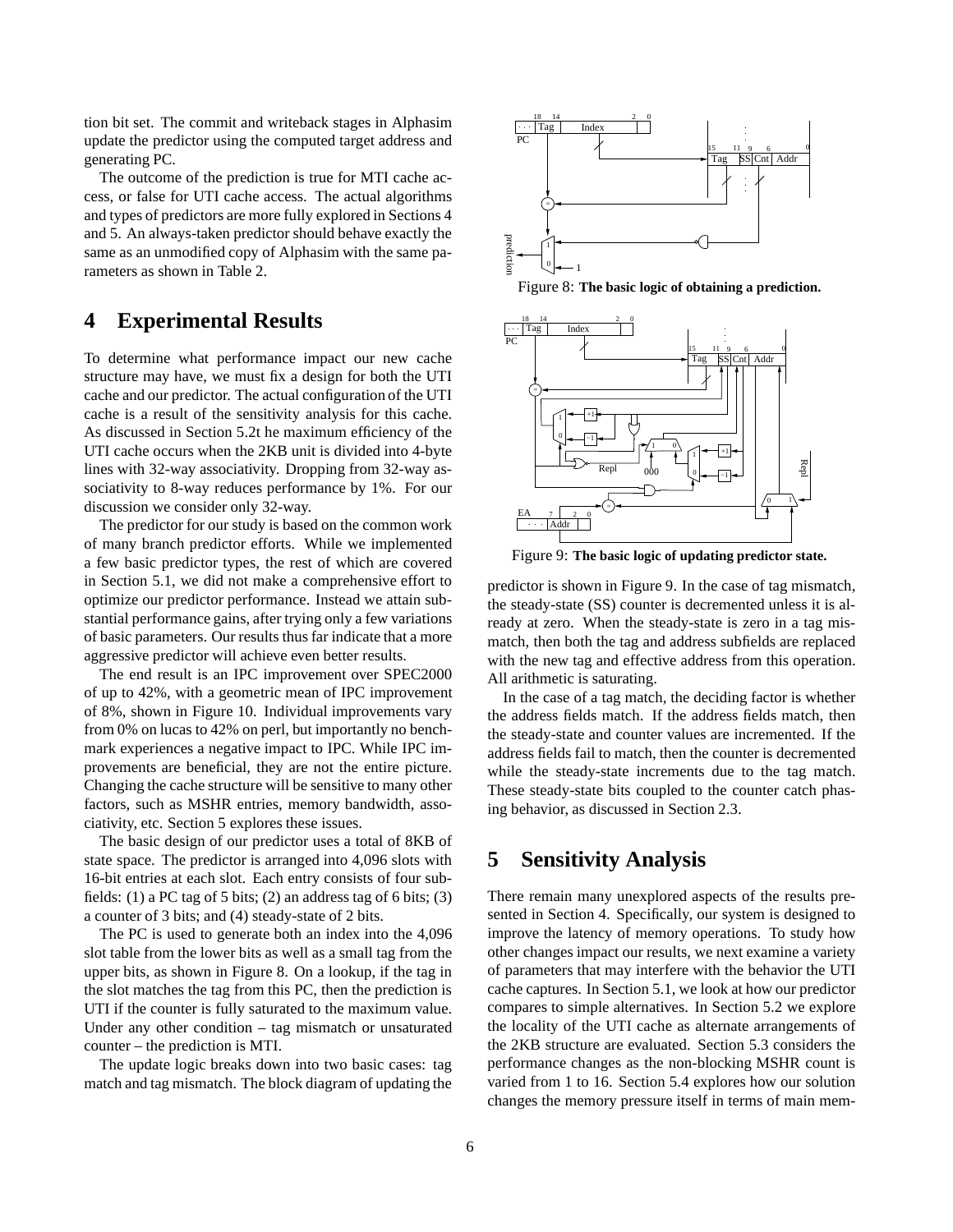

Figure 10: **IPC improvements over the baseline data cache model with a simple predictor for our UTI cache.**

ory accesses, L2 accesses, and other considerations. Another concern is the amount of state space storage required for our predictor, which is discussed in Section 5.5. For comparison, we illustrate how our scheme compares to alternate uses of our increase in storage for modern systems in Section 5.6.

# **5.1 Basic Predictors**

The predictor presented in Section 4 is straightforward, but lacks any basis for comparison to other strategies. For comparison, we implemented two trivial predictors: random and always UTI. The random predictor is exactly as named. The always UTI case corresponds to always predicting the UTI cache. The third type of predictor we implemented for comparison was what we refer to as the history predictor. This kept every PC and every address referenced from that PC in a large tree, using the entire past history to make an absolute decision as to whether the instruction is UTI or MTI.

The results of these predictors are shown along with our real predictor in Figure 11. These results are relative to the baseline system. As expected, the always UTI case is a substantial performance penalty, yet it outperforms all others on crafty, perl, and vpr. The random prediction is almost entirely a negative result, failing to perform well since thrashing can occur between the two L1 data cache structures.

The infinite history predictor also outperforms the real predictor, attaining the best results on several benchmarks: ammp, applu, apsi, gcc, gzip, mgrid, sixtrack, twolf, and wupwise. The infinite history has slightly higher performance than our real predictor in just a few cases, demonstrating that our predictor is clearly not optimal.

None of these predictors represent a ceiling or floor on performance. Future work is to improve upon these results with more intelligent prediction mechanisms.

What is somewhat surprising at first glance is that both the always UTI and the random predictor can actually outperform the baseline data cache. For these benchmarks, the limitation is not cache capacity but the latency of cache access (i.e., critical path). The UTI cache, at one cycle to access, meets the underlying needs of the application. As expected, however, the general case is that using the UTI



Figure 11: **Percent speedup of Not-Taken (UTI) and Random predictors over the Always-Taken case (baseline data cache).**

cache by itself or unintelligently (random) translates to a substantial performance loss.

Comparing Figure 10 to Figure 11 shows a correlation between those benchmarks which are dependent on latency and the magnitude of gains seen with our UTI cacheselection with a real predictor. With the real predictor, we find that these benchmarks all exhibit good performance increases, with mesa and perl the top two. However, we also see that intelligent management of the UTI cache pays off. With poor selection, sixtrack was the single worst performer for random and always UTI predictors. With our simple predictor, we attain 2.2% IPC gain for sixtrack. Even those applications which are not obviously latency dependent, but rather seem dependent on cache size, can benefit from our technique.

#### **5.2 UTI cache Structure**

The optimal design parameters for the UTI cache requires a sweep of several variables. Our critical concern of limiting the access time to 1 cycle at the core processor frequency limits how large our cache can be. We chose the 2KB data limit for the UTI cache to address this concern. To fully explore the options of line size, associativity, and number of sets, we did a sweep of cache parameters over the SPEC2000 suite. Keeping our UTI cache size fixed, we vary line size from 4B to 64B, and associativity from 1-way to 32-way. Figure 12 shows the results of this sweep.

As intuition suggests, the isolation of UTI targets into a separate cache effectively destroys locality. Small line sizes with moderate to high associativity outperform long cache lines traditionally used to capture spatial locality. The 32 way, 4B line size option achieves 8% IPC speedup on average. While this configuration nearly doubles the storage space due to the tag overhead on 4B line size, it is still accessible within 1 cycle. If we instead settle for an 8-way UTI cache, our performance improvement drops to just under 7.5%.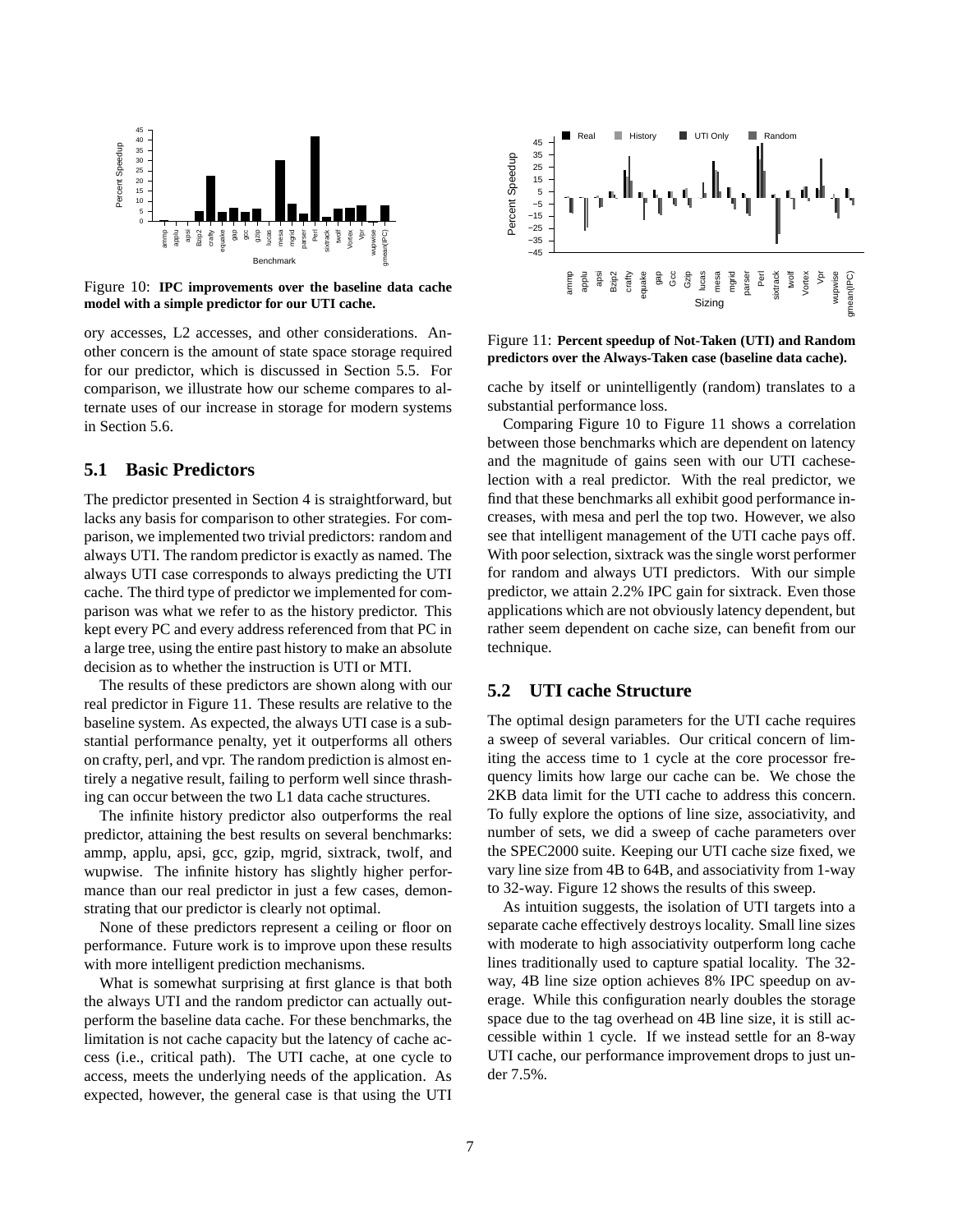

Figure 12: **Percent geometric mean IPC speedup for the SPEC2000 average result over the baseline data cache as the UTI cache configuration is varied. The line size, in bytes, is represented by the x-axis, while each bar corresponds to a different associativity.**



Figure 13: **Percent IPC speedup for the SPEC2000 average result over the baseline data cache as the number of MSHRs vary.**

### **5.3 MSHR Sensitivity**

Thus far, we have explored our UTI cache as a primary solution for improving application performance. The Alphasim system also includes MSHRs for the prefetch system and regular cache MSHRs. The basic purpose of the MSHR in any context is to reduce the blocking due to limited ports of the memory subsystem. To explore the impact of varying MSHR capacity, we analyze the spectrum of IPC gains as all MSHR slots were uniformly run through the range of 1, 2, 4, 8, and 16. The results of this are shown in Figure 13.

Typical modern processors such as the Pentium4 implement 4-6 MSHR slots. By running through this large spectrum, we demonstrate that while our system reaches nearly 10% IPC improvement when the MSHRs are set to 1, it is still a win of 8% IPC improvement with MSHRs of 8. Even with a very aggressive 16-entry MSHR system, our UTI cache still results in noticeable IPC gains. In some cases, our results show no impact due to the increased MSHR capacity.

Another trend in Figure 13 is that some benchmarks



Figure 14: **Percent change in load-load violations of the memory ordering for SPEC2000, with varying MSHR levels.**

display rising performance after the initial dropoff (as the MSHR count is increased from 1). The benchmark gzip, for example, nearly attains the same IPC if the MSHR count is 1 or 8+.

### **5.4 Memory Pressure**

Another side effect of our UTI cache addition is the reduction of memory pressure. We measure memory pressure in four metrics: (1) the load-load memory violations; (2) the store-load memory violations; (3) L2 cache accesses; and (4) DRAM accesses. The first two pressures are directly related to how long memory operations take. If a load has blocked, waiting for memory, the likelihood of a subsequent load or store interfering with it is directly proportional to the duration of the first operation blocking. Therefore, any reduction is a boost to the overall efficiency of the processor.

Similarly, by reducing the amount of accesses into the L2 cache, we are improving the utilization of our existing cache storage. Reducing DRAM utilization would be a further improvement, but is unlikely to occur with such a small UTI cache.

With our UTI cache again sweeping the range of MSHR values, Figures 14, 15, 16, and 17 respectively show the results of our four metrics under simulation.

Our load-load metric exhibits a range of behavior, peaking with a reduction by 85% in perl with 8 MSHR slots. Conversely, our load-load violations on gap gets worse by 17%. The geometric mean load-load violation reduction over SPEC2000 is approximately 13%. The store-load violation behavior is even better, with a general reduction everywhere except for ammp with an MSHR of exactly 2. The general reduction of store-load violations is approximately 8%. While this suggests that use of a UTI cache may facilitate reduction of load-store queues by some amount, we have not yet simulated the effect this would have on overall performance.

Our L2 access metric is almost a uniform reduction in total bandwidth. While our reduction is up to 89%, the ge-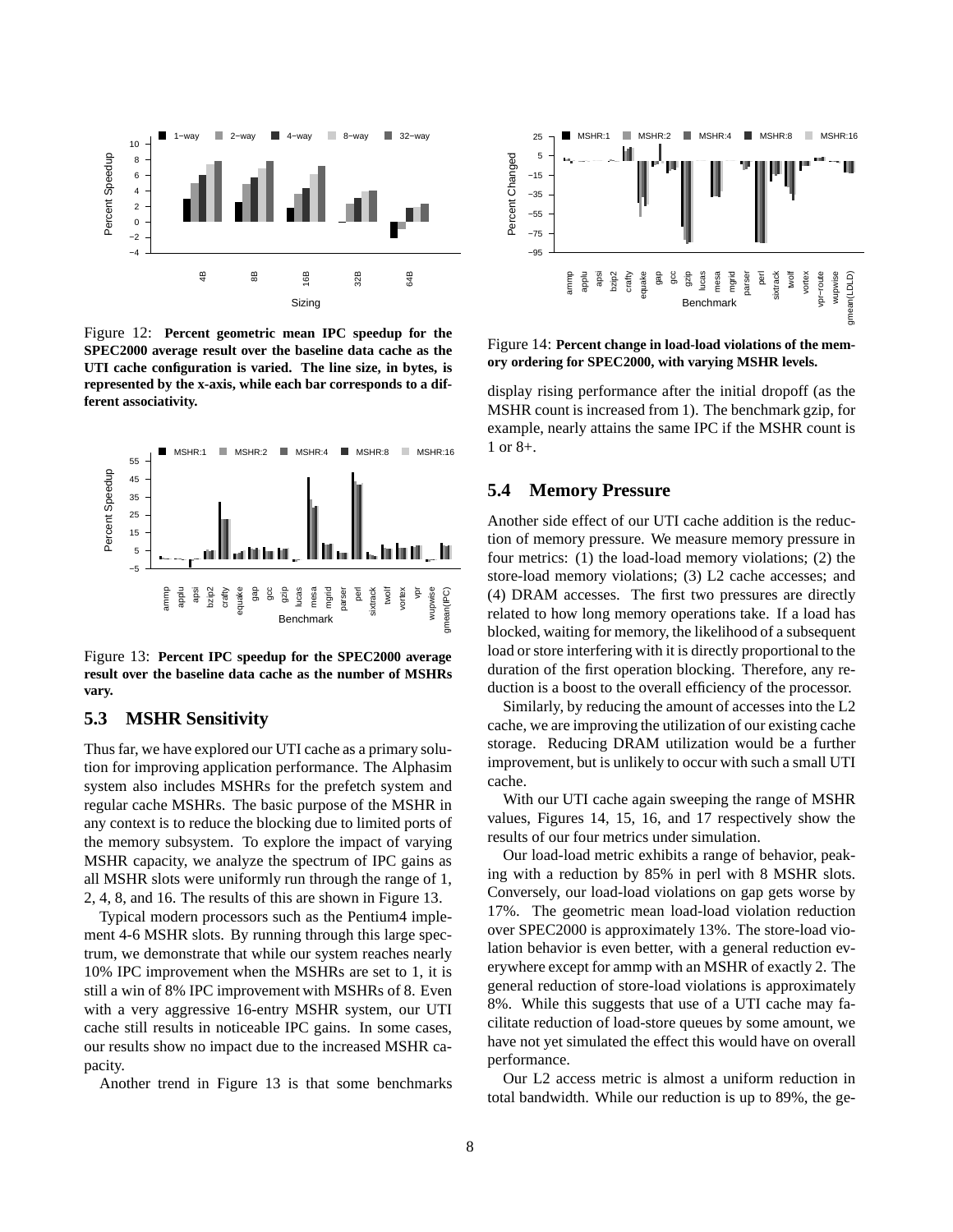

Figure 15: **Percent change in store-load violations of the memory ordering for SPEC2000, with varying MSHR levels.**



Figure 16: **Percent change in L2 accesses for SPEC2000, with varying MSHR levels, compared to baseline data cache with equal MSHRs.**

ometric mean impact is 29% reduction in L2 accesses for 8 MSHR slots. The DRAM changes are relatively small, within the range of  $\pm 5\%$ . The geometric mean reduction in DRAM accesses is 0.04% with a 8 MSHR slots. Since misses are primarily compulsory, not capacity, this is unsurprising.

### **5.5 State Space**

Our real predictor, while off the critical path, uses a moderate amount of state space storage totaling 8KB. To understand how the performance of our real predictor varies with respect to the amount of state space storage, we fix the basic algorithm as shown in Section 4 except we increase the number of slots to meet the total desired space.

By varying the state space from  $\frac{1}{2}KB$  to 512KB, we find that more than 16KB of storage is wasteful as shown in Figure 18. At 16KB, our predictor achieves nearly 8.5% IPC improvement, whereas at 8KB it achieves 8%. Therefore, the results presented in Section 4 assume the 8KB predictor space even though 16KB would perform slightly better.

The trend of Figure 18 is unusual. With too little information, continuous interference harms performance. At the



Figure 17: **Percent change in DRAM accesses for SPEC2000, with varying MSHR levels.**



Figure 18: **Percent speedup in geometric mean IPC for the real predictor as state space storage is varied, when compared to the baseline data cache model.**

peak of 16KB, the best results are attained of almost 8.5%. At the extreme end of 512KB storage space, the predictor is able to achieve 9% IPC gain. The drop-off from 32KB through 256KB is an artifact of the tag-bits and steady-state bits being less useful in our predictor. The address replacement, as discussed in Section 4, only occurs when the tag mismatches and the steady-state is empty. When the number of entries in our predictor is sufficiently large, the tag is a series of bits that seldom change causing much thrashing of the steady-state but not actually replacing the address bits of the slot.

However, as shown in Section 5.1, even other simple predictors can beat our real predictor by large margins. This strongly suggests that the limiting agent in performance is our predictor algorithm. Since we can arbitrarily increase the number of slots without substantially improving performance, we are likely not storing the optimal information.

### **5.6 Alternate Comparisons**

While our solution achieves appreciable IPC gain as well as other benefits, we are altering the baseline storage by our addition of the UTI cache. As example alternatives with modern systems, we now show two points of comparison –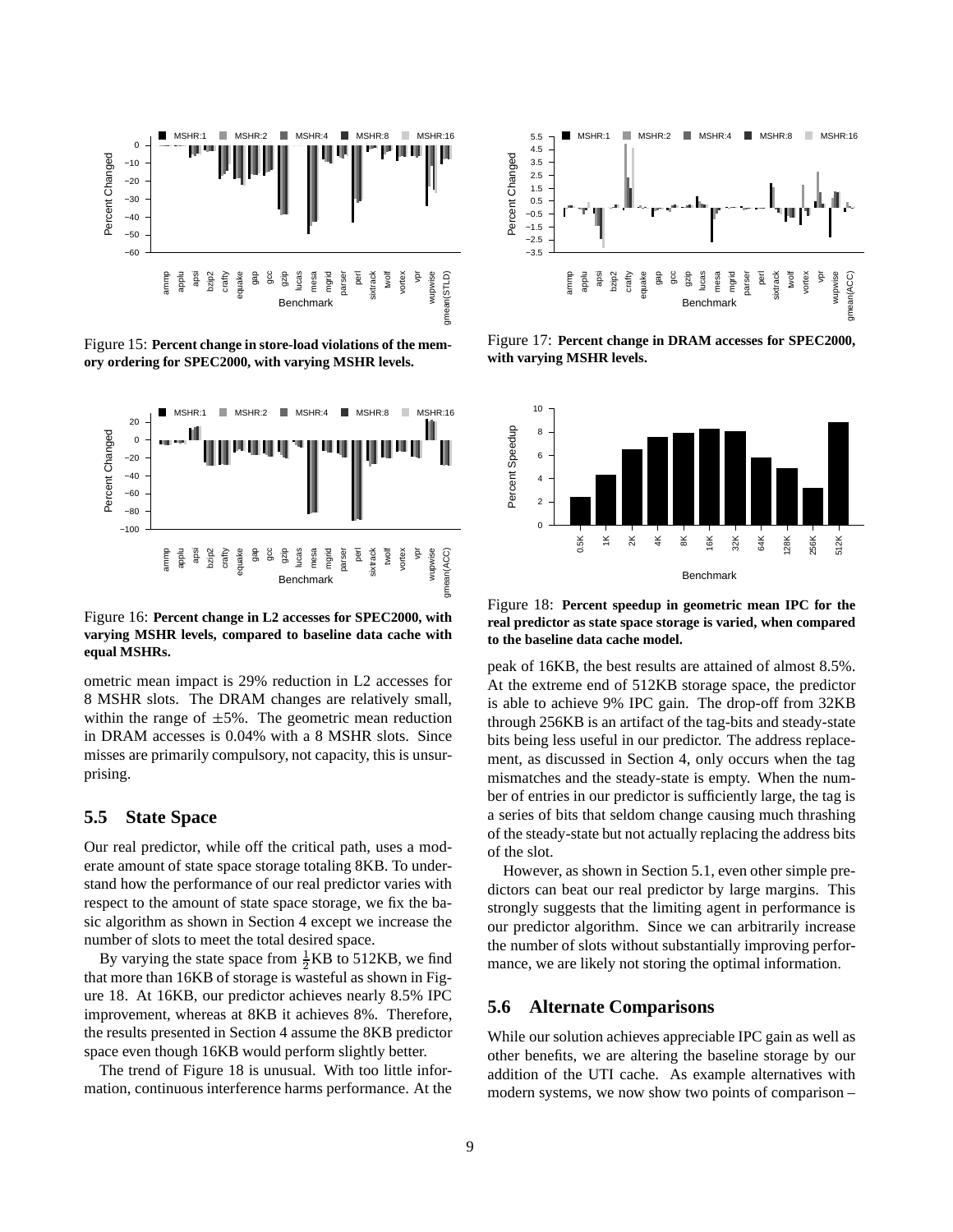

Figure 19: **Percent speedup in IPC for alternate cache designs: the UTI cache as an L0 data cache in parallel or serial to L1, and doubling the base line data cache while keeping access time constant. The real predictor is shown for comparison.**

(1) using an L0 data cache with the same capacity as our UTI cache, and (2) doubling the size of the baseline data cache while keeping the access time fixed. For brevity, we only consider IPC over the SPEC2000 benchmarks here, with the results in Figure 19.

The actual parameters for the L0 cache were swept in a set of simulations, as the optimal UTI cache configuration was determined in Section 5.2. An interesting side effect of this sweep is that the optimal L0 configuration is exactly the UTI cache configuration, 32-way associative with 4-byte line sizes. Optimality was determined by geometric mean IPC over the SPEC2000 benchmarks. On average, the use of an L0 cache performs 8% worse than our predictor.

The drawback to this L0 design is that it implements a serial lookup as a traditional cache structure would. By assuming the L0 is small and low-power, regardless of the real configuration, parallel lookups would be a more efficient solution. Rather than modify Alphasim to support the notion of parallel cache lookups, we instead model a 2KB L0 by reducing the access times to all caches in the serial chain by 1 cycle. The end result is an average IPC reduction of 3% compared to our baseline.

The doubling of the baseline data cache, while keeping access time constant, averaged a 12.5% IPC improvement over baseline. The surprising result is that doubling the data cache size does not uniformly improve the performance of all benchmarks over our UTI cache predictor. We conclude that our "intelligent" management of the cache space achieves better results than just larger caches.

# **6 Future Directions and Implications**

While this work is encouraging, it is far from the end of possibilities for additional research. We lack an "oracle" predictor for a limit study, nor do we study other possible uses for exploiting this UTI cache. Further study may reveal a breakdown on criticality of UTI versus MTI, a new dimension that could provide interesting results.

### **6.1 Active Research**

Presently, we are examining phase behavior over full benchmark lifetimes, as well as studying causes of the access patterns to Stack, Global, and Heap regions in memory. Work on the UTI cache itself is pursuing predictors beyond the most basic, to evaluate whether higher precision may be obtained by more advanced schemes such as combined predictors or the inclusion of additional information such as branch history. Given that the UTI cache is a simple construct, and that the UTI-MTI characterization has shown a strong set of trends based on memory region in accesses, it may be more practical to further break up the monolithic cache structures. Rather than have relatively large L1 caches, a series of small, predicted-access caches that serve specific types of operations may perform better overall while reducing the access times and energy consumption.

### **6.2 Cache Peeking**

Our work assumed that there is no cross-communication between the UTI cache for UTI traffic and the regular L1 data cache. A miss in either directly accesses the unified L2 cache for information; the only "communication" is an invalidate signal that propagates to the corresponding other L1 data cache.

An initial study has shown that up to 85% of UTI cache misses in SPEC2000 are contained in the regular data cache. Instead of always going to the L2 cache, two alternate strategies are: (1) to parallel lookup the L1 data cache and the L2 cache; and (2) to serially lookup in the L1 data cache before checking the L2 cache. Complete analysis of the hiton-miss rate for the UTI cache to the L1 data cache will reveal which strategy to use. The primary drawback to parallel lookups is the increased power requirements as well as ports required.

### **6.3 Compilers and Dynamic Optimizations**

Many studies in compilers have explored the idea of ondie RAM management, either via scratchpad [2, 19] or such systems as the code cache [9] and software cache [10]. Due to the inability to statically determine where a LD/ST operation will go in memory, such systems have classified data cache management as impractical since the overhead due to instrumentation of LD/ST operations is excessive. By using the concept of UTI/MTI behavior, it may become possible to implement data caching support in a relatively efficient manner. By further exploiting the phasing behavior, full instrumentation can be replaced by simple address tests that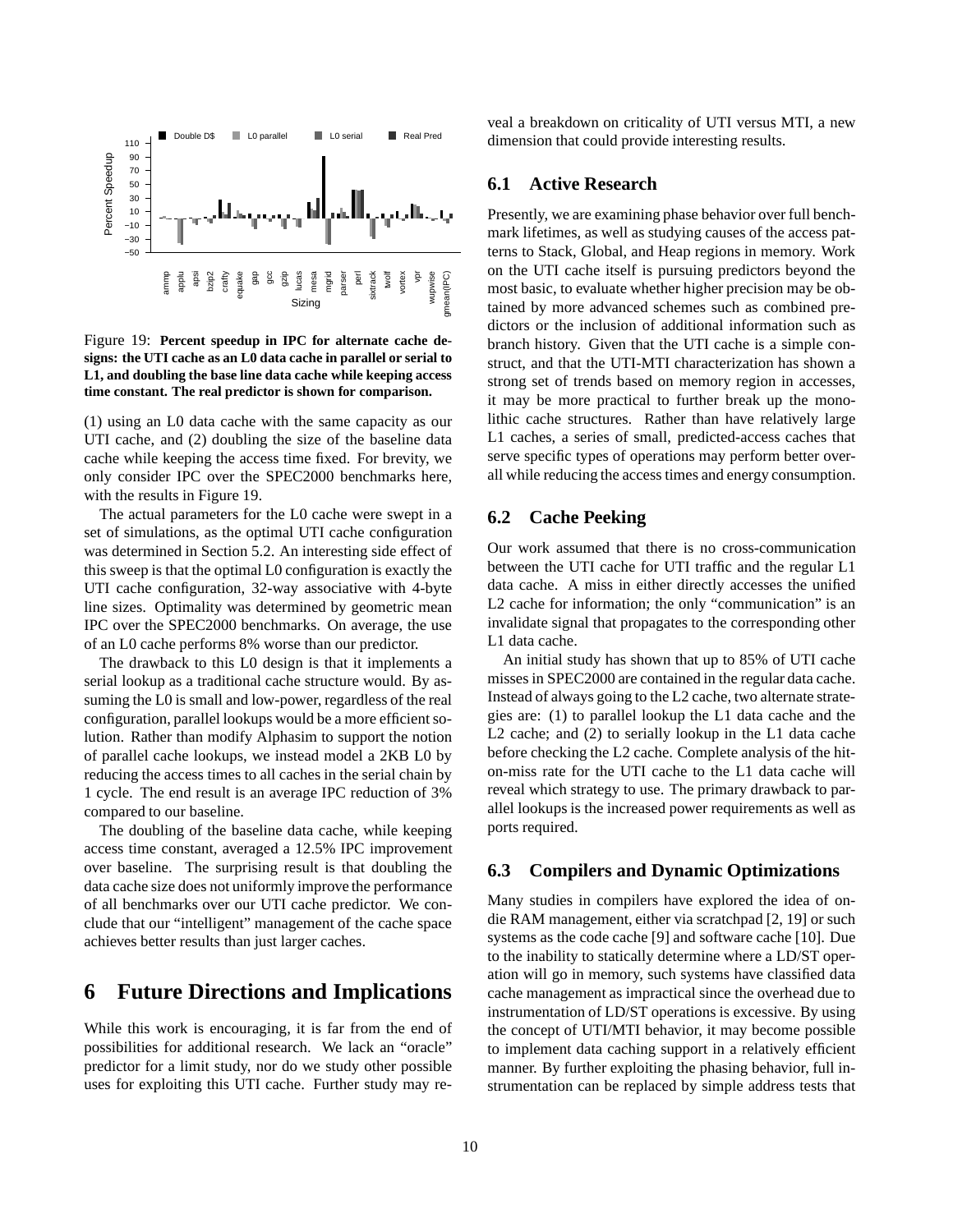cause exceptions in undesired scenarios.

The spatial locality of UTI targets appears to be quite poor, as explored in Section 5.2. If compilers can keep track of UTI behavior, with or without profiling, they may provide better cache utilization by packing UTI data together. Such a technique would be even more valuable with the ability to "pin" cache lines, such that once the UTI targets are loaded, they are not evicted by polluting MTI traffic. This requires careful analysis of dataflow graphs in the intermediate representation of a compiler, with optional profile information used to capture phasing behavior.

# **7 Related Work**

The architecture community has invested much effort into reducing the memory bottleneck. More outstanding achievements are branch predictors, value prediction, and non-blocking caches. However, we are far from the first group to consider the information content of the reference stream to memory directly. In addition to those works cited earlier in this paper, there are several other groups which have covered some aspects of this work.

Perhaps one of the earliest studies on memory reference behavior, by Hammerstrom and Davidson [8], considered the theoretical amount of information that could be gleaned by data-dependent behavior in reference streams. Using the ideas of entropy and statistical analysis, they found that the addressing overhead is much higher than the actual data content, a result that still holds today as various address compression techniques are now used to reduce power consumption.

Farkas and Jouppi [7] considered the benefits of nonblocking loads, which is the baseline for non-blocking caches. Using a variety of different designs, they were able to reduce miss stalls by up to a factor of 2 for integer applications. Other numeric applications had more substantial gains.

These earlier works are the foundation behind the classification of delinquent load operations – those operations which cause a miss in such a way that performance is dramatically impacted. Even today, the identification and elimination of delinquent loads is a pressing issue [14]. Industry is also exploring mechanisms to avoid these penalties, including Intel's Virtual Multithreading [21] to automatically begin prefetching during delinquent stalls hoping to avoid future stalls.

Tyson et al [18] considered the reference pattern from LD/ST operations, and found that by controlling cache line allocation, memory traffic could be reduced up to 60%. However, Tyson et al were unable to turn this memory pressure reduction into measurable performance improvement.

Tyson and Austin [17] later considered memory renaming, which uses a similar concept to our UTI/MTI predictor. They predicted, also based on the PC, an index to speculative values to accelerate memory operations. Their idea of a *load-store cache* is similar to our isolation of the UTI information, yet our technique is complementary such that combining both methods should attain better results than either alone.

Moshovos and Sohi [12] designed a system to predict and capitalize on dependent memory operations with memory cloaking and bypassing. Their system of reducing the memory latency attained between 3.2 - 4.3% IPC improvements. Our system does not interfere with the cloaking/bypassing technique, yet achieves nearly twice the improvement.

All of these techniques focus on reducing the memory bottleneck from modern processors. Our methods offer a new avenue for exploration, by highlighting the potential exploitation of the dynamic behavior in LD/ST operations. Our methods also appear to be complementary to existing techniques, such that additional gains are possible when our system is applied on top of other methods.

One branch predictor study by Driesen and Hölzle [6] used a similar approach to enumerating the actual targets of instructions. Their scheme relied on preventing the pollution of second-stage predictors by easily-predicted branches. This is similar to our desire to not mix UTI and MTI data, since UTI is stable.

# **8 Conclusion**

We presented a new classification of memory reference behavior based on the target address of each LD/ST operation. We broke our classification into two broad categories: Uni-Targeted Instruction (UTI) and Multi-Targeted Instruction (MTI).

We presented a system using a UTI cache, a small 2KB cache in parallel with the normal L1 data cache. The determination of whether to access the primary data cache or the UTI cache is made by a predictor, based on a decision about the expected UTI or MTI behavior of the generating instruction PC. By using a PC-based (non-critical path) prediction system, we are able to capture the memory target behavior of our study generating substantial IPC gain.

We attain up to 42% IPC improvements over SPEC2000, with an average improvement of 8%. Our solution also reduces L2 accesses by up to 89% (average 29%), while reducing load-load violation traps by up to 84% (average 13%), and store-load violation traps by up to 43% (average 8%).

We attain these results using simplistic finite space predictors. As many of the results suggest, a more sophisticated predictor design may attain even better performance gains.